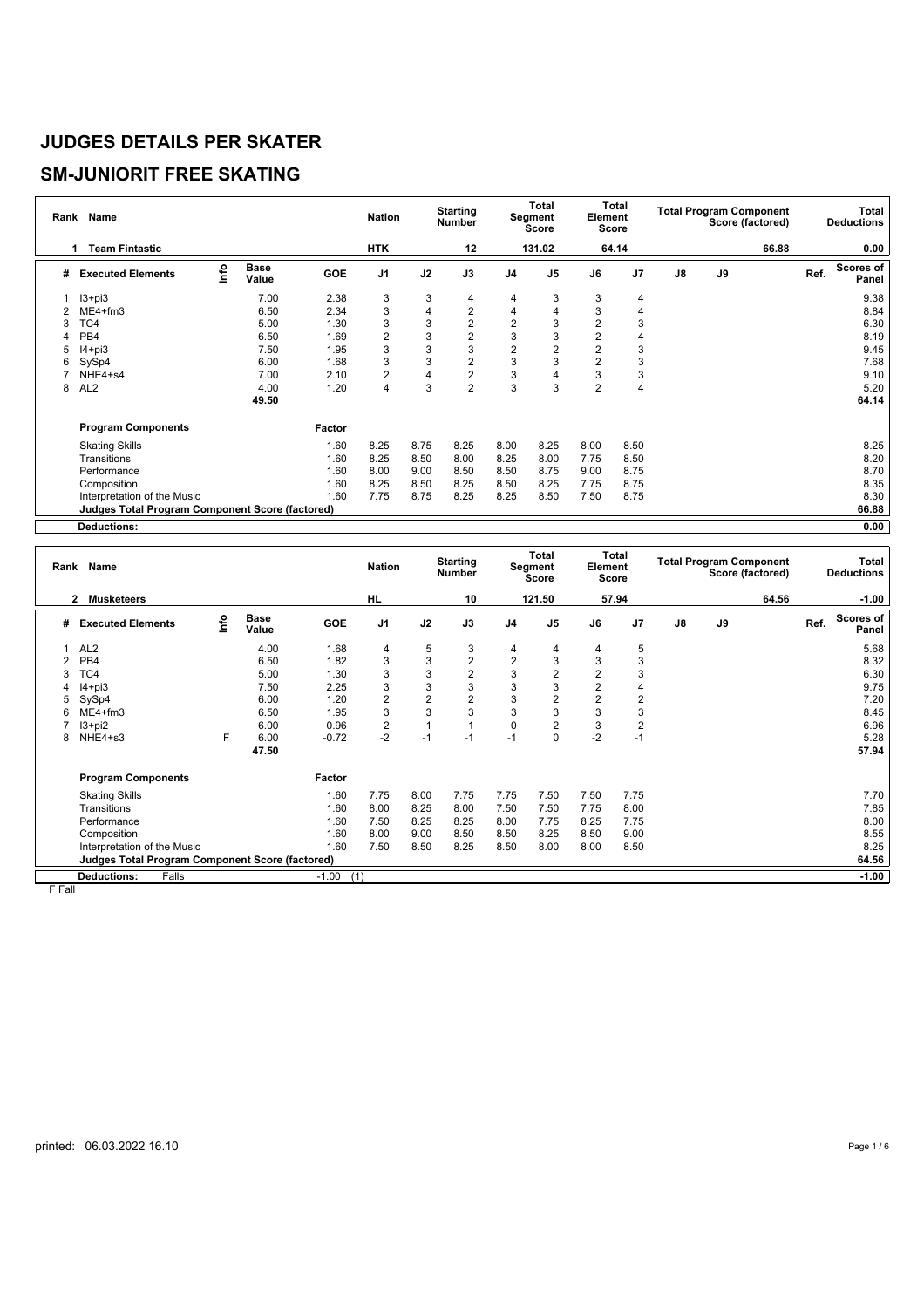## **SM-JUNIORIT FREE SKATING**

| Rank | Name                                                   |      |                      |         | <b>Nation</b>  |                | <b>Starting</b><br><b>Number</b> |                         | <b>Total</b><br>Segment<br><b>Score</b> | Element        | Total<br><b>Score</b> |    | <b>Total Program Component</b><br>Score (factored) |      | Total<br><b>Deductions</b> |
|------|--------------------------------------------------------|------|----------------------|---------|----------------|----------------|----------------------------------|-------------------------|-----------------------------------------|----------------|-----------------------|----|----------------------------------------------------|------|----------------------------|
|      | <b>Team Mystique</b><br>3                              |      |                      |         | <b>HSK</b>     |                | 11                               |                         | 119.67                                  |                | 56.99                 |    | 63.68                                              |      | $-1.00$                    |
| #    | <b>Executed Elements</b>                               | info | <b>Base</b><br>Value | GOE     | J <sub>1</sub> | J2             | J3                               | J <sub>4</sub>          | J <sub>5</sub>                          | J6             | J <sub>7</sub>        | J8 | J9                                                 | Ref. | Scores of<br>Panel         |
|      | AL <sub>2</sub>                                        |      | 4.00                 | 1.12    | 3              | 4              | 2                                | 3                       | 3                                       | 2              | 3                     |    |                                                    |      | 5.12                       |
|      | $14+pi2$                                               |      | 6.50                 | 1.17    | 2              | 1              | $\overline{\mathbf{c}}$          | $\overline{\mathbf{c}}$ |                                         | $\overline{2}$ | 3                     |    |                                                    |      | 7.67                       |
|      | NHE4+s4                                                |      | 7.00                 | 2.10    | 3              | 3              | 3                                | 3                       | 3                                       | 3              | 4                     |    |                                                    |      | 9.10                       |
| 4    | SySp4                                                  |      | 6.00                 | 1.44    | 4              | 3              | $\overline{2}$                   | $\overline{c}$          | 2                                       | $\overline{2}$ | 3                     |    |                                                    |      | 7.44                       |
| 5    | $13 + pi2$                                             |      | 6.00                 | 2.04    | 4              | 3              | 4                                | 3                       | 3                                       | $\overline{2}$ | 5                     |    |                                                    |      | 8.04                       |
| 6    | $ME4 + fm3$                                            | F    | 6.50                 | $-0.91$ | $-2$           | $-1$           | $-1$                             | $-2$                    | $-2$                                    | $-1$           | $-1$                  |    |                                                    |      | 5.59                       |
|      | TC4                                                    |      | 5.00                 | 1.10    | 3              | $\overline{2}$ | 3                                | $\overline{2}$          |                                         |                | 4                     |    |                                                    |      | 6.10                       |
| 8    | PB <sub>4</sub>                                        |      | 6.50                 | 1.43    | 3              | $\overline{2}$ | $\overline{2}$                   | $\overline{2}$          | $\overline{2}$                          | $\overline{2}$ | 4                     |    |                                                    |      | 7.93                       |
|      |                                                        |      | 47.50                |         |                |                |                                  |                         |                                         |                |                       |    |                                                    |      | 56.99                      |
|      | <b>Program Components</b>                              |      |                      | Factor  |                |                |                                  |                         |                                         |                |                       |    |                                                    |      |                            |
|      | <b>Skating Skills</b>                                  |      |                      | 1.60    | 8.00           | 8.50           | 8.00                             | 7.75                    | 7.50                                    | 7.50           | 8.50                  |    |                                                    |      | 7.95                       |
|      | Transitions                                            |      |                      | 1.60    | 8.00           | 8.00           | 8.00                             | 7.50                    | 7.25                                    | 7.25           | 8.25                  |    |                                                    |      | 7.75                       |
|      | Performance                                            |      |                      | 1.60    | 7.50           | 8.00           | 8.25                             | 8.00                    | 7.75                                    | 7.50           | 8.25                  |    |                                                    |      | 7.90                       |
|      | Composition                                            |      |                      | 1.60    | 8.25           | 8.25           | 8.25                             | 8.25                    | 7.75                                    | 7.75           | 8.75                  |    |                                                    |      | 8.15                       |
|      | Interpretation of the Music                            |      |                      | 1.60    | 7.75           | 8.25           | 8.00                             | 8.25                    | 8.00                                    | 7.50           | 9.00                  |    |                                                    |      | 8.05                       |
|      | <b>Judges Total Program Component Score (factored)</b> |      |                      |         |                |                |                                  |                         |                                         |                |                       |    |                                                    |      | 63.68                      |
|      | Falls<br><b>Deductions:</b>                            |      |                      | $-1.00$ | (1)            |                |                                  |                         |                                         |                |                       |    |                                                    |      | $-1.00$                    |

| Rank | Name                                            |    |                      |            | <b>Nation</b>           |                | <b>Starting</b><br><b>Number</b> |                | <b>Total</b><br>Segment<br><b>Score</b> | Element        | <b>Total</b><br><b>Score</b> |    | <b>Total Program Component</b><br>Score (factored) |      | Total<br><b>Deductions</b> |
|------|-------------------------------------------------|----|----------------------|------------|-------------------------|----------------|----------------------------------|----------------|-----------------------------------------|----------------|------------------------------|----|----------------------------------------------------|------|----------------------------|
|      | <b>Dream Edges Junior</b><br>4                  |    |                      |            | Kaari                   |                | 8                                |                | 116.38                                  |                | 55.74                        |    | 60.64                                              |      | 0.00                       |
| #    | <b>Executed Elements</b>                        | ۴o | <b>Base</b><br>Value | <b>GOE</b> | J <sub>1</sub>          | J2             | J3                               | J <sub>4</sub> | J <sub>5</sub>                          | J6             | J <sub>7</sub>               | J8 | J9                                                 | Ref. | Scores of<br>Panel         |
|      | AL <sub>2</sub>                                 |    | 4.00                 | 0.80       | $\overline{2}$          | $\overline{2}$ | 1                                | 3              | 2                                       | $\overline{2}$ | $\overline{2}$               |    |                                                    |      | 4.80                       |
|      | TC4                                             |    | 5.00                 | 1.00       | $\overline{2}$          | $\overline{2}$ | $\overline{2}$                   | $\overline{2}$ | $\overline{2}$                          |                | 4                            |    |                                                    |      | 6.00                       |
| 3    | SySp4                                           |    | 6.00                 | 1.08       | $\overline{\mathbf{c}}$ | $\overline{2}$ | 1                                | 3              | $\overline{c}$                          |                | $\overline{2}$               |    |                                                    |      | 7.08                       |
| Δ    | PB <sub>2</sub>                                 |    | 4.00                 | 0.72       | $\overline{2}$          |                | $\overline{c}$                   | $\overline{2}$ | 2                                       |                | 3                            |    |                                                    |      | 4.72                       |
| 5    | $ME4 + fm3$                                     |    | 6.50                 | 1.95       | 3                       | $\overline{2}$ | 3                                | 3              | 3                                       | 3              | 3                            |    |                                                    |      | 8.45                       |
| 6    | $I4 + pi3$                                      |    | 7.50                 | 1.95       | 3                       | 3              | $\overline{c}$                   | 3              | $\overline{2}$                          | 2              | 3                            |    |                                                    |      | 9.45                       |
|      | $13+pi2$                                        |    | 6.00                 | 1.92       | 4                       | 3              | 3                                | 3              | $\overline{2}$                          | 3              | 4                            |    |                                                    |      | 7.92                       |
| 8    | NHE4+s3                                         |    | 6.00                 | 1.32       | $\overline{2}$          | $\overline{2}$ | $\overline{2}$                   | $\overline{2}$ | 3                                       |                | 3                            |    |                                                    |      | 7.32                       |
|      |                                                 |    | 45.00                |            |                         |                |                                  |                |                                         |                |                              |    |                                                    |      | 55.74                      |
|      | <b>Program Components</b>                       |    |                      | Factor     |                         |                |                                  |                |                                         |                |                              |    |                                                    |      |                            |
|      | <b>Skating Skills</b>                           |    |                      | 1.60       | 7.25                    | 7.25           | 7.00                             | 7.00           | 7.00                                    | 7.25           | 7.75                         |    |                                                    |      | 7.15                       |
|      | Transitions                                     |    |                      | 1.60       | 7.25                    | 7.50           | 7.75                             | 7.75           | 7.50                                    | 7.50           | 8.00                         |    |                                                    |      | 7.60                       |
|      | Performance                                     |    |                      | 1.60       | 7.00                    | 7.75           | 7.50                             | 7.75           | 7.50                                    | 8.00           | 8.25                         |    |                                                    |      | 7.70                       |
|      | Composition                                     |    |                      | 1.60       | 7.50                    | 7.50           | 7.75                             | 8.00           | 7.75                                    | 8.25           | 8.50                         |    |                                                    |      | 7.85                       |
|      | Interpretation of the Music                     |    |                      | 1.60       | 6.75                    | 7.25           | 7.50                             | 7.75           | 7.50                                    | 8.00           | 8.25                         |    |                                                    |      | 7.60                       |
|      | Judges Total Program Component Score (factored) |    |                      |            |                         |                |                                  |                |                                         |                |                              |    |                                                    |      | 60.64                      |
|      | <b>Deductions:</b>                              |    |                      |            |                         |                |                                  |                |                                         |                |                              |    |                                                    |      | 0.00                       |
|      |                                                 |    |                      |            |                         |                |                                  |                |                                         |                |                              |    |                                                    |      |                            |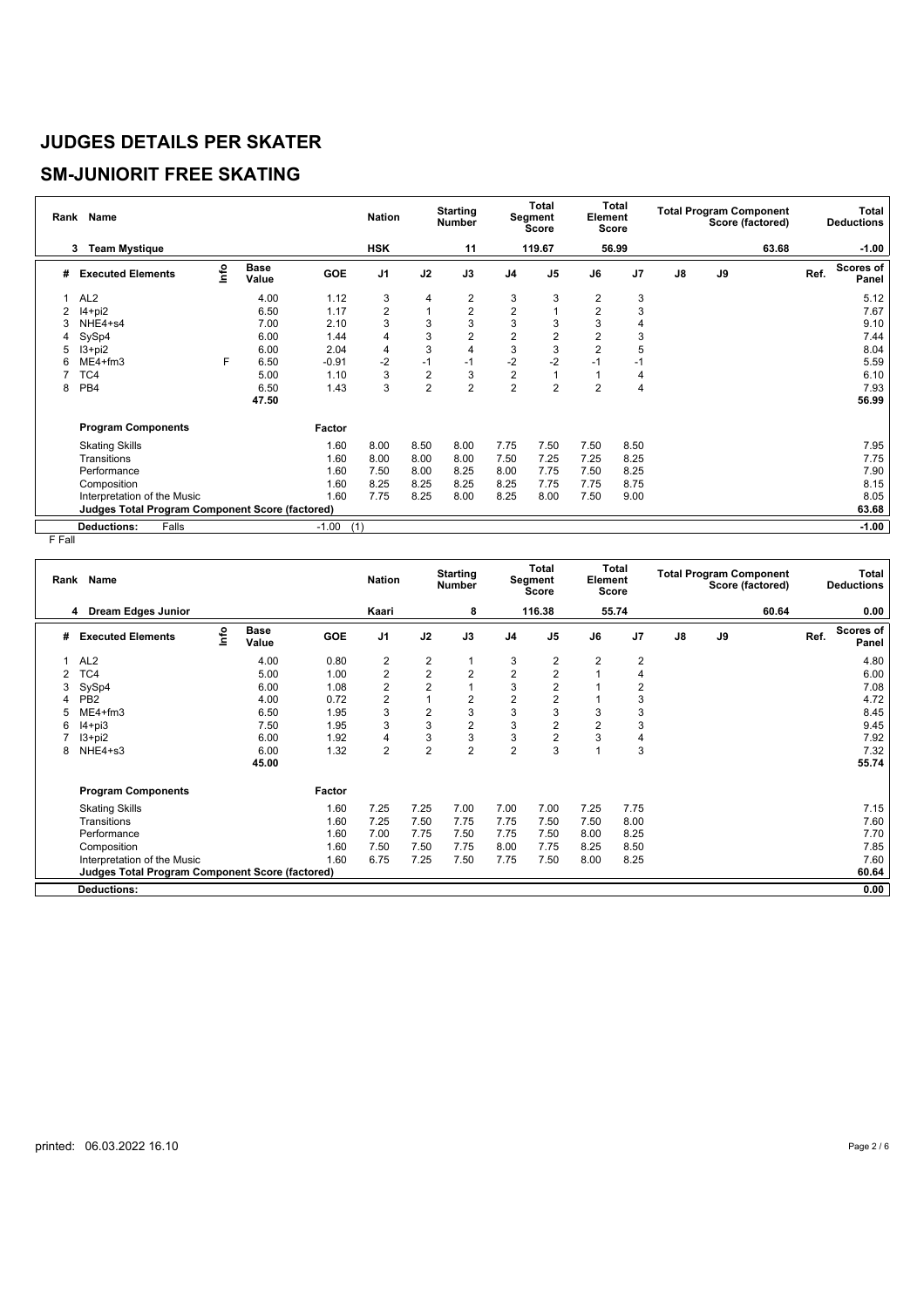# **SM-JUNIORIT FREE SKATING**

| Rank | <b>Name</b>                                            |      |                      |                | <b>Nation</b>  |                | <b>Starting</b><br><b>Number</b> |                | <b>Total</b><br>Segment<br><b>Score</b> | Element        | Total<br><b>Score</b> |               | <b>Total Program Component</b><br>Score (factored) |       |      | <b>Total</b><br><b>Deductions</b> |
|------|--------------------------------------------------------|------|----------------------|----------------|----------------|----------------|----------------------------------|----------------|-----------------------------------------|----------------|-----------------------|---------------|----------------------------------------------------|-------|------|-----------------------------------|
|      | <b>Valley Bay Synchro</b><br>5                         |      |                      |                | EsJt           |                | 9                                |                | 111.43                                  |                | 52.99                 |               |                                                    | 59.44 |      | $-1.00$                           |
| #    | <b>Executed Elements</b>                               | lnfo | <b>Base</b><br>Value | <b>GOE</b>     | J <sub>1</sub> | J2             | J3                               | J <sub>4</sub> | J <sub>5</sub>                          | J6             | J <sub>7</sub>        | $\mathsf{J}8$ | J9                                                 |       | Ref. | Scores of<br>Panel                |
|      | NHE4+s4                                                | F    | 7.00                 | $-0.56$        | $-2$           | $-1$           | $-1$                             | $-1$           | 0                                       | $-1$           | 0                     |               |                                                    |       |      | 6.44                              |
| 2    | $I4 + pi3$                                             |      | 7.50                 | 1.95           | 3              | 3              | 3                                | $\overline{2}$ | $\overline{2}$                          | $\overline{2}$ | 3                     |               |                                                    |       |      | 9.45                              |
| 3    | TC4                                                    |      | 5.00                 | 0.80           | $\overline{2}$ | 1              | 2                                | $\overline{c}$ |                                         |                | 2                     |               |                                                    |       |      | 5.80                              |
| 4    | $ME4 + fm3$                                            |      | 6.50                 | 1.56           | 3              | $\overline{2}$ | $\overline{2}$                   | 3              | 2                                       | $\overline{2}$ | 3                     |               |                                                    |       |      | 8.06                              |
| 5    | SySp4                                                  |      | 6.00                 | 1.20           | $\overline{2}$ | 3              | $\overline{2}$                   |                | $\overline{2}$                          | $\overline{2}$ | $\overline{2}$        |               |                                                    |       |      | 7.20                              |
| 6    | PB <sub>2</sub>                                        |      | 4.00                 | $-0.16$        | $\mathbf 0$    | $\mathbf 0$    | $-1$                             | $-2$           | 0                                       | 0              | $-1$                  |               |                                                    |       |      | 3.84                              |
|      | AL <sub>2</sub>                                        |      | 4.00                 | 0.88           | $\overline{2}$ | $\mathbf 2$    | $\overline{2}$                   | $\overline{2}$ | 3                                       | $\overline{2}$ | 3                     |               |                                                    |       |      | 4.88                              |
| 8    | $13 + pi2$                                             |      | 6.00                 | 1.32           | $\overline{2}$ | $\overline{2}$ | $\overline{2}$                   | $\overline{2}$ | $\overline{2}$                          | 3              | 3                     |               |                                                    |       |      | 7.32                              |
|      |                                                        |      | 46.00                |                |                |                |                                  |                |                                         |                |                       |               |                                                    |       |      | 52.99                             |
|      | <b>Program Components</b>                              |      |                      | Factor         |                |                |                                  |                |                                         |                |                       |               |                                                    |       |      |                                   |
|      | <b>Skating Skills</b>                                  |      |                      | 1.60           | 6.75           | 7.75           | 7.00                             | 7.00           | 7.25                                    | 7.00           | 7.50                  |               |                                                    |       |      | 7.15                              |
|      | Transitions                                            |      |                      | 1.60           | 7.25           | 7.50           | 7.50                             | 7.50           | 7.50                                    | 7.25           | 7.50                  |               |                                                    |       |      | 7.45                              |
|      | Performance                                            |      |                      | 1.60           | 7.00           | 7.25           | 7.25                             | 7.25           | 7.25                                    | 7.50           | 7.50                  |               |                                                    |       |      | 7.30                              |
|      | Composition                                            |      |                      | 1.60           | 7.75           | 8.25           | 7.75                             | 7.50           | 7.75                                    | 7.75           | 8.00                  |               |                                                    |       |      | 7.80                              |
|      | Interpretation of the Music                            |      |                      | 1.60           | 7.00           | 7.75           | 7.75                             | 7.50           | 7.00                                    | 7.25           | 8.00                  |               |                                                    |       |      | 7.45                              |
|      | <b>Judges Total Program Component Score (factored)</b> |      |                      |                |                |                |                                  |                |                                         |                |                       |               |                                                    |       |      | 59.44                             |
|      | Falls<br><b>Deductions:</b>                            |      |                      | $-1.00$<br>(1) |                |                |                                  |                |                                         |                |                       |               |                                                    |       |      | $-1.00$                           |

| Rank | Name                                            |    |                      |            | <b>Nation</b>  |                | <b>Starting</b><br><b>Number</b> |                | <b>Total</b><br><b>Segment</b><br><b>Score</b> | Element        | <b>Total</b><br><b>Score</b> |               | <b>Total Program Component</b><br>Score (factored) |       |      | Total<br><b>Deductions</b> |
|------|-------------------------------------------------|----|----------------------|------------|----------------|----------------|----------------------------------|----------------|------------------------------------------------|----------------|------------------------------|---------------|----------------------------------------------------|-------|------|----------------------------|
|      | <b>Ice Steps</b><br>6.                          |    |                      |            | <b>EVT</b>     |                | 7                                |                | 104.66                                         |                | 52.50                        |               |                                                    | 52.16 |      | 0.00                       |
| #    | <b>Executed Elements</b>                        | ۴o | <b>Base</b><br>Value | <b>GOE</b> | J <sub>1</sub> | J2             | J3                               | J <sub>4</sub> | J <sub>5</sub>                                 | J6             | J <sub>7</sub>               | $\mathsf{J}8$ | J9                                                 |       | Ref. | <b>Scores of</b><br>Panel  |
|      | $ME4 + fm3$                                     |    | 6.50                 | 1.17       | $\overline{2}$ | 3              | 2                                |                | 2                                              | $\overline{2}$ |                              |               |                                                    |       |      | 7.67                       |
|      | PB <sub>3</sub>                                 |    | 5.50                 | 0.88       | 1              | $\overline{2}$ | $\overline{2}$                   | $\overline{2}$ |                                                |                | $\overline{2}$               |               |                                                    |       |      | 6.38                       |
|      | $14+pi2$                                        |    | 6.50                 | 0.91       | $\overline{2}$ |                | $\overline{2}$                   |                | $\overline{2}$                                 |                | 0                            |               |                                                    |       |      | 7.41                       |
| 4    | NHE4+s3                                         |    | 6.00                 | 0.60       | 1              |                | 1                                |                | $\overline{2}$                                 |                | 0                            |               |                                                    |       |      | 6.60                       |
| 5    | SySp4                                           |    | 6.00                 | 0.36       | $\mathbf{1}$   |                | $\overline{2}$                   | 0              |                                                | 0              | 0                            |               |                                                    |       |      | 6.36                       |
| 6    | $13 + pi3$                                      |    | 7.00                 | 0.70       | $\overline{2}$ | $-1$           | 3                                | $\overline{2}$ |                                                |                | -3                           |               |                                                    |       |      | 7.70                       |
|      | TC4                                             |    | 5.00                 | 0.50       | $\mathbf 0$    | 1              | 2                                | $\overline{2}$ |                                                |                | 0                            |               |                                                    |       |      | 5.50                       |
| 8    | AW <sub>2</sub>                                 |    | 4.00                 | 0.88       | $\overline{2}$ | $\overline{2}$ | 3                                | $\overline{2}$ | $\overline{2}$                                 | 3              | $\overline{2}$               |               |                                                    |       |      | 4.88                       |
|      |                                                 |    | 46.50                |            |                |                |                                  |                |                                                |                |                              |               |                                                    |       |      | 52.50                      |
|      | <b>Program Components</b>                       |    |                      | Factor     |                |                |                                  |                |                                                |                |                              |               |                                                    |       |      |                            |
|      | <b>Skating Skills</b>                           |    |                      | 1.60       | 6.25           | 6.50           | 6.25                             | 6.00           | 6.25                                           | 6.00           | 5.50                         |               |                                                    |       |      | 6.15                       |
|      | Transitions                                     |    |                      | 1.60       | 6.50           | 6.75           | 6.75                             | 6.25           | 6.25                                           | 5.75           | 5.75                         |               |                                                    |       |      | 6.30                       |
|      | Performance                                     |    |                      | 1.60       | 6.00           | 7.25           | 7.00                             | 6.75           | 6.75                                           | 6.75           | 5.50                         |               |                                                    |       |      | 6.65                       |
|      | Composition                                     |    |                      | 1.60       | 7.00           | 7.50           | 7.25                             | 6.75           | 6.75                                           | 7.00           | 6.25                         |               |                                                    |       |      | 6.95                       |
|      | Interpretation of the Music                     |    |                      | 1.60       | 6.25           | 7.25           | 6.75                             | 6.50           | 6.50                                           | 6.75           | 5.50                         |               |                                                    |       |      | 6.55                       |
|      | Judges Total Program Component Score (factored) |    |                      |            |                |                |                                  |                |                                                |                |                              |               |                                                    |       |      | 52.16                      |
|      | <b>Deductions:</b>                              |    |                      |            |                |                |                                  |                |                                                |                |                              |               |                                                    |       |      | 0.00                       |
|      |                                                 |    |                      |            |                |                |                                  |                |                                                |                |                              |               |                                                    |       |      |                            |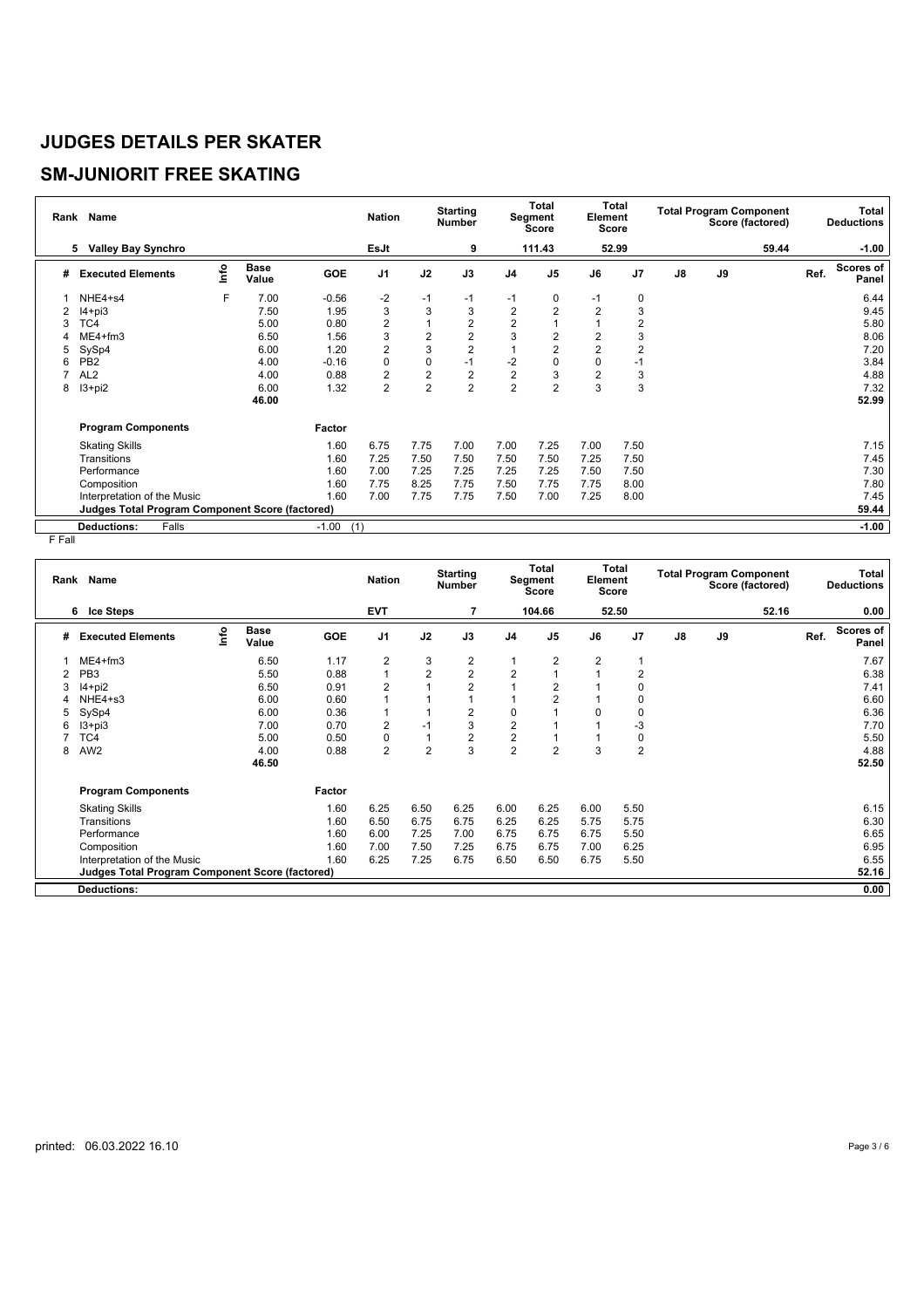## **SM-JUNIORIT FREE SKATING**

|   | Rank Name                                       |      |                      |            | <b>Nation</b>  |                | <b>Starting</b><br><b>Number</b> |                | <b>Total</b><br>Segment<br>Score | Element        | Total<br>Score |               |    | <b>Total Program Component</b><br>Score (factored) |      | Total<br><b>Deductions</b> |
|---|-------------------------------------------------|------|----------------------|------------|----------------|----------------|----------------------------------|----------------|----------------------------------|----------------|----------------|---------------|----|----------------------------------------------------|------|----------------------------|
|   | <b>Sun City Swing</b><br>7                      |      |                      |            | <b>VG-62</b>   |                | 3                                |                | 93.94                            |                | 46.90          |               |    | 47.04                                              |      | 0.00                       |
| # | <b>Executed Elements</b>                        | ١nfo | <b>Base</b><br>Value | <b>GOE</b> | J <sub>1</sub> | J2             | J3                               | J <sub>4</sub> | J <sub>5</sub>                   | J6             | J <sub>7</sub> | $\mathsf{J}8$ | J9 |                                                    | Ref. | Scores of<br>Panel         |
|   | $ME4 + fm2$                                     |      | 5.50                 | 0.99       | 2              | 2              | 2                                | 2              |                                  | 2              |                |               |    |                                                    |      | 6.49                       |
| 2 | TC4                                             |      | 5.00                 | 0.50       | $\mathbf 0$    | 1              |                                  |                |                                  |                |                |               |    |                                                    |      | 5.50                       |
| 3 | $13 + pi3$                                      |      | 7.00                 | 0.70       |                | $\overline{2}$ |                                  |                |                                  |                |                |               |    |                                                    |      | 7.70                       |
|   | NHE3+s3                                         |      | 5.50                 | 0.55       |                |                |                                  |                | $\overline{2}$                   |                | $\Omega$       |               |    |                                                    |      | 6.05                       |
| 5 | SySp4                                           |      | 6.00                 | $-0.24$    | $\mathbf 0$    | 0              | 0                                | $-1$           | 0                                | $-1$           | $-1$           |               |    |                                                    |      | 5.76                       |
| 6 | I3+pi2                                          |      | 6.00                 | 0.36       | $\overline{2}$ | 0              |                                  |                | $-1$                             | $\overline{2}$ | $-2$           |               |    |                                                    |      | 6.36                       |
|   | PB <sub>2</sub>                                 |      | 4.00                 | 0.40       |                |                |                                  |                | $\overline{2}$                   |                | $\mathbf 0$    |               |    |                                                    |      | 4.40                       |
| 8 | AL <sub>2</sub>                                 |      | 4.00                 | 0.64       | $\overline{2}$ |                | $\overline{2}$                   |                | $\overline{2}$                   | $\overline{2}$ |                |               |    |                                                    |      | 4.64                       |
|   |                                                 |      | 43.00                |            |                |                |                                  |                |                                  |                |                |               |    |                                                    |      | 46.90                      |
|   | <b>Program Components</b>                       |      |                      | Factor     |                |                |                                  |                |                                  |                |                |               |    |                                                    |      |                            |
|   | <b>Skating Skills</b>                           |      |                      | 1.60       | 5.75           | 6.25           | 6.25                             | 5.25           | 5.75                             | 5.50           | 5.25           |               |    |                                                    |      | 5.70                       |
|   | Transitions                                     |      |                      | 1.60       | 5.50           | 6.00           | 5.75                             | 5.50           | 5.50                             | 5.75           | 5.25           |               |    |                                                    |      | 5.60                       |
|   | Performance                                     |      |                      | 1.60       | 5.75           | 6.75           | 6.50                             | 5.75           | 6.00                             | 6.25           | 5.00           |               |    |                                                    |      | 6.05                       |
|   | Composition                                     |      |                      | 1.60       | 6.25           | 6.75           | 6.25                             | 5.75           | 6.00                             | 6.50           | 5.50           |               |    |                                                    |      | 6.15                       |
|   | Interpretation of the Music                     |      |                      | 1.60       | 5.50           | 6.00           | 6.50                             | 5.75           | 6.25                             | 6.00           | 5.00           |               |    |                                                    |      | 5.90                       |
|   | Judges Total Program Component Score (factored) |      |                      |            |                |                |                                  |                |                                  |                |                |               |    |                                                    |      | 47.04                      |
|   | <b>Deductions:</b>                              |      |                      |            |                |                |                                  |                |                                  |                |                |               |    |                                                    |      | 0.00                       |

| Rank | Name                                                   |      |                      |                | <b>Nation</b>  |                | <b>Starting</b><br><b>Number</b> |                | Total<br>Segment<br>Score | Element        | Total<br>Score |               | <b>Total Program Component</b><br>Score (factored) |       | Total<br><b>Deductions</b>        |
|------|--------------------------------------------------------|------|----------------------|----------------|----------------|----------------|----------------------------------|----------------|---------------------------|----------------|----------------|---------------|----------------------------------------------------|-------|-----------------------------------|
|      | <b>Reflections</b><br>8                                |      |                      |                | <b>ETK</b>     |                | 6                                |                | 93.11                     |                | 45.87          |               |                                                    | 48.24 | $-1.00$                           |
| #    | <b>Executed Elements</b>                               | info | <b>Base</b><br>Value | GOE            | J <sub>1</sub> | J2             | J3                               | J <sub>4</sub> | J <sub>5</sub>            | J6             | J <sub>7</sub> | $\mathsf{J}8$ | J9                                                 |       | Scores of<br>Ref.<br><b>Panel</b> |
|      | NHE4+s4                                                | F    | 7.00                 | $-1.12$        | -2             | $-1$           | $-2$                             | $-2$           | $-1$                      | $-2$           | $-1$           |               |                                                    |       | 5.88                              |
| 2    | $13 + pi3$                                             |      | 7.00                 | 1.40           | $\overline{2}$ | $\overline{2}$ | $\overline{2}$                   | $\overline{2}$ | $\overline{2}$            | $\overline{2}$ | 3              |               |                                                    |       | 8.40                              |
| 3    | SySp4                                                  |      | 6.00                 | 0.48           |                | $\overline{2}$ | $\Omega$                         | $\Omega$       |                           |                |                |               |                                                    |       | 6.48                              |
|      | PB <sub>2</sub>                                        |      | 4.00                 | 0.32           |                |                |                                  | $\Omega$       |                           |                |                |               |                                                    |       | 4.32                              |
|      | $ME4 + fm2$                                            |      | 5.50                 | 0.99           | 2              | $\overline{2}$ | $\overline{2}$                   |                | $\overline{2}$            |                | 2              |               |                                                    |       | 6.49                              |
| 6    | TC4                                                    |      | 5.00                 | 0.70           | $\overline{2}$ | $\mathbf 0$    | $\overline{2}$                   |                |                           | 2              |                |               |                                                    |       | 5.70                              |
|      | $13 + pi2$                                             |      | 6.00                 | $-1.80$        | $-3$           | $-3$           | $-3$                             | $-3$           | $-3$                      | $-3$           | $-3$           |               |                                                    |       | 4.20                              |
| 8    | AW <sub>2</sub>                                        |      | 4.00                 | 0.40           |                | $\overline{A}$ |                                  | $\overline{2}$ |                           | $\Omega$       |                |               |                                                    |       | 4.40                              |
|      |                                                        |      | 44.50                |                |                |                |                                  |                |                           |                |                |               |                                                    |       | 45.87                             |
|      | <b>Program Components</b>                              |      |                      | Factor         |                |                |                                  |                |                           |                |                |               |                                                    |       |                                   |
|      | <b>Skating Skills</b>                                  |      |                      | 1.60           | 6.00           | 6.75           | 6.25                             | 5.75           | 5.75                      | 5.75           | 6.25           |               |                                                    |       | 6.00                              |
|      | Transitions                                            |      |                      | 1.60           | 6.00           | 6.75           | 6.50                             | 6.00           | 5.50                      | 5.25           | 6.00           |               |                                                    |       | 6.00                              |
|      | Performance                                            |      |                      | 1.60           | 6.25           | 6.25           | 6.25                             | 6.00           | 6.00                      | 5.50           | 5.75           |               |                                                    |       | 6.05                              |
|      | Composition                                            |      |                      | 1.60           | 6.50           | 6.50           | 6.00                             | 6.25           | 6.25                      | 6.00           | 6.50           |               |                                                    |       | 6.30                              |
|      | Interpretation of the Music                            |      |                      | 1.60           | 6.00           | 6.50           | 5.50                             | 6.25           | 5.50                      | 5.25           | 5.75           |               |                                                    |       | 5.80                              |
|      | <b>Judges Total Program Component Score (factored)</b> |      |                      |                |                |                |                                  |                |                           |                |                |               |                                                    |       | 48.24                             |
|      | Falls<br><b>Deductions:</b>                            |      |                      | (1)<br>$-1.00$ |                |                |                                  |                |                           |                |                |               |                                                    |       | $-1.00$                           |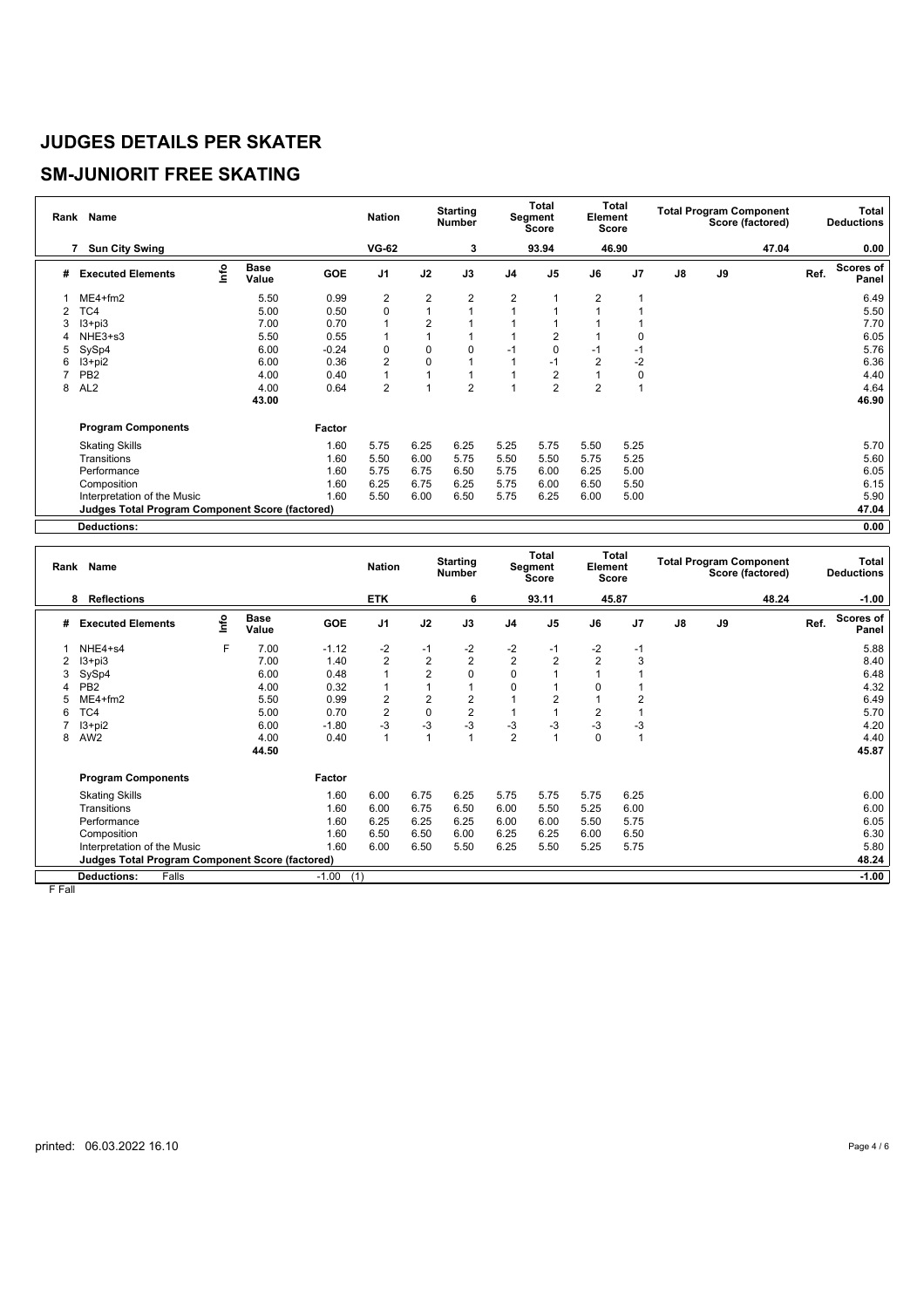# **SM-JUNIORIT FREE SKATING**

| Rank           | Name                                                   |      |                      |                | <b>Nation</b>  |             | <b>Starting</b><br>Number |                | Total<br>Segment<br><b>Score</b> | Element  | <b>Total</b><br>Score |    | <b>Total Program Component</b> | Score (factored) |      | <b>Total</b><br><b>Deductions</b> |
|----------------|--------------------------------------------------------|------|----------------------|----------------|----------------|-------------|---------------------------|----------------|----------------------------------|----------|-----------------------|----|--------------------------------|------------------|------|-----------------------------------|
|                | <b>FireBlades</b><br>9                                 |      |                      |                | <b>TapTL</b>   |             | 5                         |                | 91.07                            |          | 44.79                 |    |                                | 47.28            |      | $-1.00$                           |
| #              | <b>Executed Elements</b>                               | lnfo | <b>Base</b><br>Value | <b>GOE</b>     | J <sub>1</sub> | J2          | J3                        | J <sub>4</sub> | J <sub>5</sub>                   | J6       | J <sub>7</sub>        | J8 | J9                             |                  | Ref. | Scores of<br>Panel                |
|                | SySp4                                                  |      | 6.00                 | 1.44           | 2              | 2           | 3                         | 3              | 2                                | 2        | 3                     |    |                                |                  |      | 7.44                              |
| $\overline{2}$ | PB <sub>3</sub>                                        |      | 5.50                 | 0.44           | 1              | 1           | $\mathbf 0$               |                | $\Omega$                         |          |                       |    |                                |                  |      | 5.94                              |
| 3              | $13+pi1$                                               |      | 5.00                 | 0.80           | 2              | $\Omega$    | 2                         | 2              | -1                               | 2        | 2                     |    |                                |                  |      | 5.80                              |
|                | TC <sub>3</sub>                                        |      | 4.00                 | 0.32           | 0              |             |                           | $\overline{2}$ | $\Omega$                         | 0        | $\overline{2}$        |    |                                |                  |      | 4.32                              |
|                | NHE4+s3                                                | F    | 6.00                 | $-1.32$        | $-2$           | $-2$        | $-3$                      | $-1$           | $-2$                             | $-2$     | $-3$                  |    |                                |                  |      | 4.68                              |
| 6              | $13 + pi2$                                             |      | 6.00                 | 0.00           | 0              | $\mathbf 0$ |                           | 0              | -1                               | $\Omega$ | $\mathbf 0$           |    |                                |                  |      | 6.00                              |
|                | $ME4 + fm2$                                            |      | 5.50                 | 0.55           | $\overline{c}$ |             |                           |                |                                  |          |                       |    |                                |                  |      | 6.05                              |
| 8              | AW <sub>2</sub>                                        |      | 4.00                 | 0.56           | $\overline{2}$ |             |                           | $\overline{2}$ |                                  |          | $\overline{2}$        |    |                                |                  |      | 4.56                              |
|                |                                                        |      | 42.00                |                |                |             |                           |                |                                  |          |                       |    |                                |                  |      | 44.79                             |
|                | <b>Program Components</b>                              |      |                      | Factor         |                |             |                           |                |                                  |          |                       |    |                                |                  |      |                                   |
|                | <b>Skating Skills</b>                                  |      |                      | 1.60           | 5.75           | 5.50        | 5.50                      | 5.50           | 5.75                             | 5.50     | 5.75                  |    |                                |                  |      | 5.60                              |
|                | Transitions                                            |      |                      | 1.60           | 6.25           | 5.25        | 6.25                      | 6.50           | 5.75                             | 5.50     | 5.75                  |    |                                |                  |      | 5.90                              |
|                | Performance                                            |      |                      | 1.60           | 5.75           | 5.50        | 6.00                      | 6.00           | 5.75                             | 6.00     | 5.75                  |    |                                |                  |      | 5.85                              |
|                | Composition                                            |      |                      | 1.60           | 6.50           | 5.25        | 6.50                      | 6.75           | 6.25                             | 6.25     | 6.00                  |    |                                |                  |      | 6.30                              |
|                | Interpretation of the Music                            |      |                      | 1.60           | 5.75           | 5.50        | 6.00                      | 6.50           | 6.00                             | 6.00     | 5.75                  |    |                                |                  |      | 5.90                              |
|                | <b>Judges Total Program Component Score (factored)</b> |      |                      |                |                |             |                           |                |                                  |          |                       |    |                                |                  |      | 47.28                             |
|                | Falls<br><b>Deductions:</b>                            |      |                      | $-1.00$<br>(1) |                |             |                           |                |                                  |          |                       |    |                                |                  |      | $-1.00$                           |

| Rank | <b>Name</b>                                     |      |                      |            | <b>Nation</b>  |                | <b>Starting</b><br><b>Number</b> |                | <b>Total</b><br><b>Segment</b><br><b>Score</b> | Element  | Total<br><b>Score</b> |               | <b>Total Program Component</b> | Score (factored) |      | Total<br><b>Deductions</b> |
|------|-------------------------------------------------|------|----------------------|------------|----------------|----------------|----------------------------------|----------------|------------------------------------------------|----------|-----------------------|---------------|--------------------------------|------------------|------|----------------------------|
| 10   | <b>Stella Polaris</b>                           |      |                      |            | <b>OLK</b>     |                | $\mathbf{2}$                     |                | 83.39                                          |          | 39.47                 |               |                                | 43.92            |      | 0.00                       |
| #    | <b>Executed Elements</b>                        | lnfo | <b>Base</b><br>Value | <b>GOE</b> | J <sub>1</sub> | J2             | J3                               | J <sub>4</sub> | J <sub>5</sub>                                 | J6       | J <sub>7</sub>        | $\mathsf{J}8$ | J9                             |                  | Ref. | <b>Scores of</b><br>Panel  |
|      | NHE3+s2                                         |      | 4.50                 | 0.36       | 1              | 1              | 0                                | 0              | 1                                              | 1        |                       |               |                                |                  |      | 4.86                       |
|      | SySp3                                           |      | 5.00                 | 0.10       | 0              |                | $-1$                             | $-1$           | 0                                              |          |                       |               |                                |                  |      | 5.10                       |
|      | $ME4 + fm2$                                     |      | 5.50                 | 0.55       | $\overline{c}$ |                |                                  |                |                                                |          |                       |               |                                |                  |      | 6.05                       |
|      | $13 + pi2$                                      |      | 6.00                 | 0.60       | $\overline{c}$ |                | 1                                |                | 0                                              | $\Omega$ | 2                     |               |                                |                  |      | 6.60                       |
| 5    | TC <sub>3</sub>                                 |      | 4.00                 | $-0.08$    | $\pmb{0}$      | $-1$           | $-1$                             | 0              | 0                                              | 0        | 0                     |               |                                |                  |      | 3.92                       |
| 6    | $13 + pi2$                                      |      | 6.00                 | $-0.12$    | 0              | $\mathbf 0$    | 0                                | $-1$           | -1                                             | $\Omega$ |                       |               |                                |                  |      | 5.88                       |
|      | PB <sub>1</sub>                                 |      | 2.50                 | 0.00       | $\mathbf 0$    | 0              | 0                                | $-1$           | 0                                              | $\Omega$ | 0                     |               |                                |                  |      | 2.50                       |
| 8    | AW <sub>2</sub>                                 |      | 4.00                 | 0.56       | $\overline{2}$ | $\overline{2}$ | 1                                |                | 1                                              | 0        | $\overline{2}$        |               |                                |                  |      | 4.56                       |
|      |                                                 |      | 37.50                |            |                |                |                                  |                |                                                |          |                       |               |                                |                  |      | 39.47                      |
|      | <b>Program Components</b>                       |      |                      | Factor     |                |                |                                  |                |                                                |          |                       |               |                                |                  |      |                            |
|      | <b>Skating Skills</b>                           |      |                      | 1.60       | 5.25           | 5.50           | 5.25                             | 5.00           | 5.50                                           | 5.25     | 5.50                  |               |                                |                  |      | 5.35                       |
|      | Transitions                                     |      |                      | 1.60       | 5.75           | 5.50           | 5.25                             | 5.00           | 5.00                                           | 4.75     | 5.00                  |               |                                |                  |      | 5.15                       |
|      | Performance                                     |      |                      | 1.60       | 5.50           | 6.00           | 5.50                             | 5.50           | 5.50                                           | 5.75     | 5.75                  |               |                                |                  |      | 5.60                       |
|      | Composition                                     |      |                      | 1.60       | 5.75           | 6.25           | 5.75                             | 5.25           | 5.25                                           | 6.00     | 5.75                  |               |                                |                  |      | 5.70                       |
|      | Interpretation of the Music                     |      |                      | 1.60       | 5.75           | 5.75           | 5.50                             | 5.25           | 5.75                                           | 5.50     | 5.75                  |               |                                |                  |      | 5.65                       |
|      | Judges Total Program Component Score (factored) |      |                      |            |                |                |                                  |                |                                                |          |                       |               |                                |                  |      | 43.92                      |
|      | <b>Deductions:</b>                              |      |                      |            |                |                |                                  |                |                                                |          |                       |               |                                |                  |      | 0.00                       |
|      |                                                 |      |                      |            |                |                |                                  |                |                                                |          |                       |               |                                |                  |      |                            |